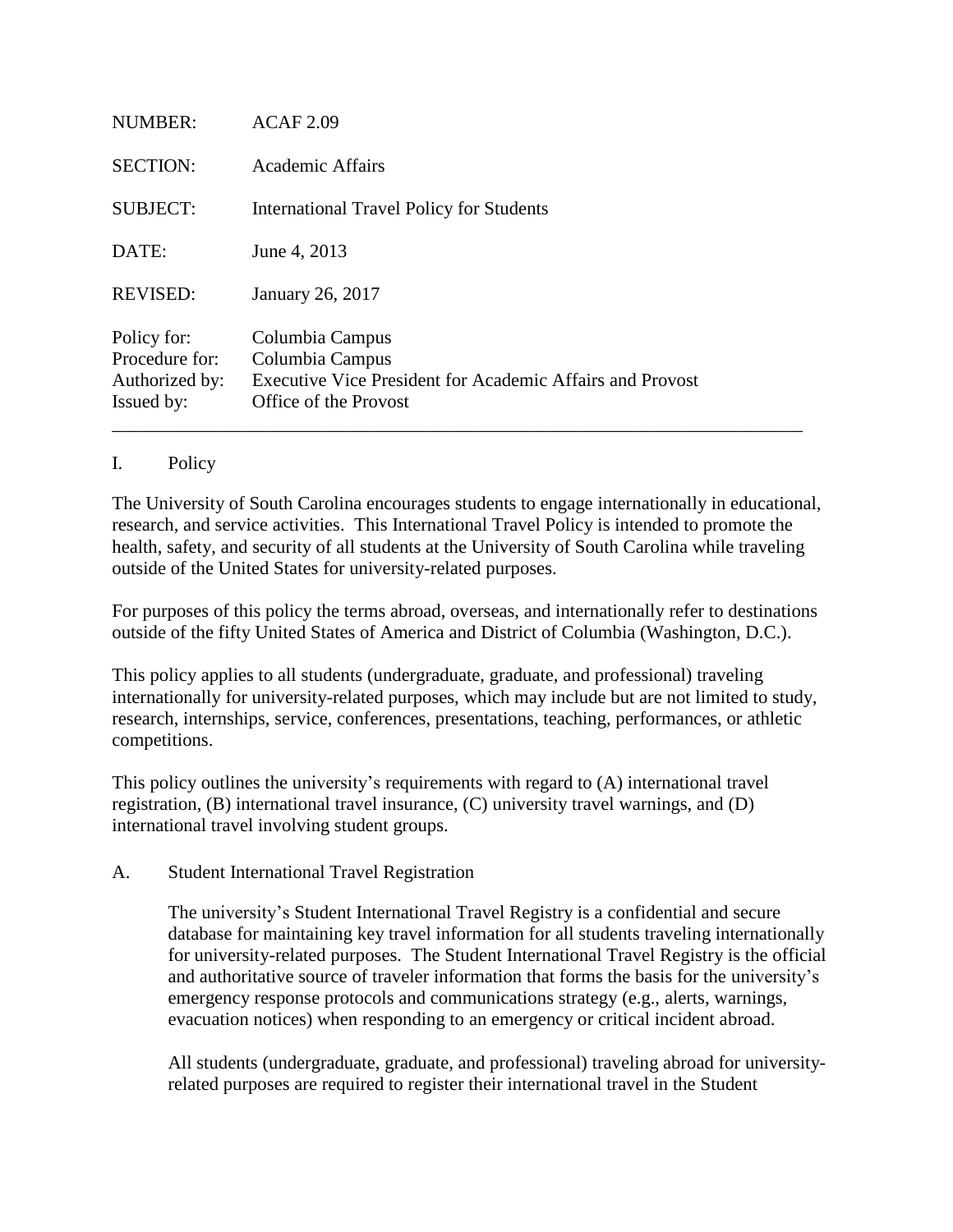International Travel Registry maintained by the Study Abroad Office by an established deadline before the expected departure date.

Students are required to immediately notify the Study Abroad Office should any changes to their location occur during the duration of their overseas stay so that their Student International Travel Registry file may be updated.

#### B. International Emergency Travel Insurance

All students (undergraduate, graduate, and professional) traveling abroad for any university-related purpose are required to obtain international emergency travel insurance from the university's authorized vendor. This insurance provides benefits while traveling overseas for coverage of accident and illness medical expenses, emergency medical evacuation, security evacuation, and repatriation of mortal remains. The university's authorized international emergency travel insurance must be obtained for/by students traveling internationally regardless of whether the student traveler has other related coverage. Only in certain circumstances can purchase of this insurance coverage be waived. Students who believe that they have insurance coverage that will meet the minimum requirements of the USC policy may attempt to waive this requirement by completing the formal waiver process by the posted deadlines. Completion of this waiver process does not guarantee that a waiver will be granted.

## C. University Travel Warnings

The university may warn travelers and/or impose additional requirements or restrictions on students seeking to travel to destinations where health, safety, or security concerns pose risks that warrant such a decision.

The university reserves the right to prohibit or suspend travel by students for Universityrelated purposes to any destination if health, safety, or security concerns pose risks that warrant such a decision.

The university will issue University Travel Warnings based upon destinations for which the U.S. Department of State has issued a Travel Warning, as well as other sources of information, including but not limited to travel advisories from other countries and information from the travel and insurance industries.

In accordance with University Policy ACAF 2.06 International Academic Agreements, the university will not approve new or renew agreements for student-oriented programs that involve university student travel to countries on the U.S. Department of State Travel Warning list, or for which the university has prohibited travel. According to University Policy ACAF 2.06, upon petition from an academic unit, an exception to this policy may be made when there is a compelling reason to do so.

Travel to destinations for university-related purposes for which a University Travel Warning has been issued should conform to the following guidelines: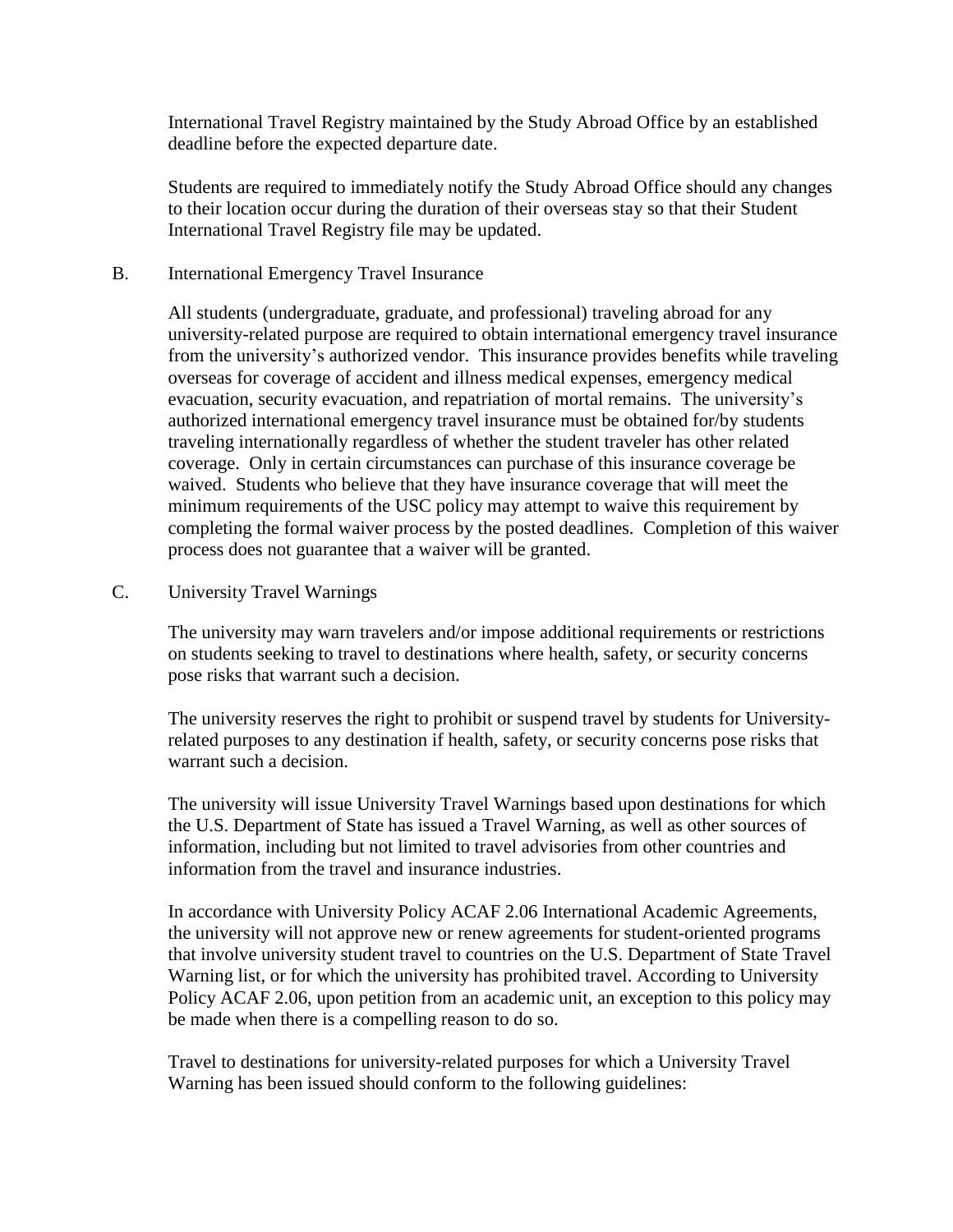- 1. Students cannot be required to participate in any education abroad experience in destinations subject to a University Travel Warning to satisfy a degree requirement.
- 2. Education abroad programs in destinations subject to a University Travel Warning may be suspended. This applies, but is not limited, to exchange programs, faculty-led programs, third party programs, internships, research, and service learning programs.
- 3. Individual students (undergraduate, graduate, or professional) may submit a petition to the Study Abroad Office requesting authorization to travel for university-related purposes to destinations subject to a University Travel Warning. If approved, the individual student must (i) register in the Student International Travel Registry and comply with related requirements, (ii) obtain university-approved international emergency travel insurance, and (iii) submit a *Destinations of Risk–Assumption of Risks and Waiver of Liability* form. The university reserves the right to revoke such approval should the safety, security, and/or health situation in a destination deteriorate, either prior to the student's departure or while the student is abroad.
- 4. Students already in an overseas location at the time the university issues a university Travel Warning for that location will be advised of the change in the risk status of their location.
	- a. In some cases, students will be advised to evacuate that location. Students who choose to remain in an overseas location after being advised by the university to evacuate must submit a *Destinations of Risk–Assumption of Risks and Waiver of Liability: In Country* form to the Study Abroad Office.
	- b. In other cases, students will be required to evacuate that location. Students who choose to remain in an overseas location after being required by the university to evacuate will not be eligible for university funding or academic credit for the student's current travel activity, may be held accountable for violating the student code of conduct, and may be subject to restrictions in other benefits or services.
	- c. Should evacuation occur, any potential refund of USC tuition will be handled in accordance with University Policy FINA 4.07 Study Abroad Refund.
- D. International Travel Involving Student Groups

The University of South Carolina encourages faculty and staff members to create and lead programs that provide groups of students with overseas experiences. These student group programs include credit-bearing courses with an overseas component as well as non-credit bearing overseas travel programs.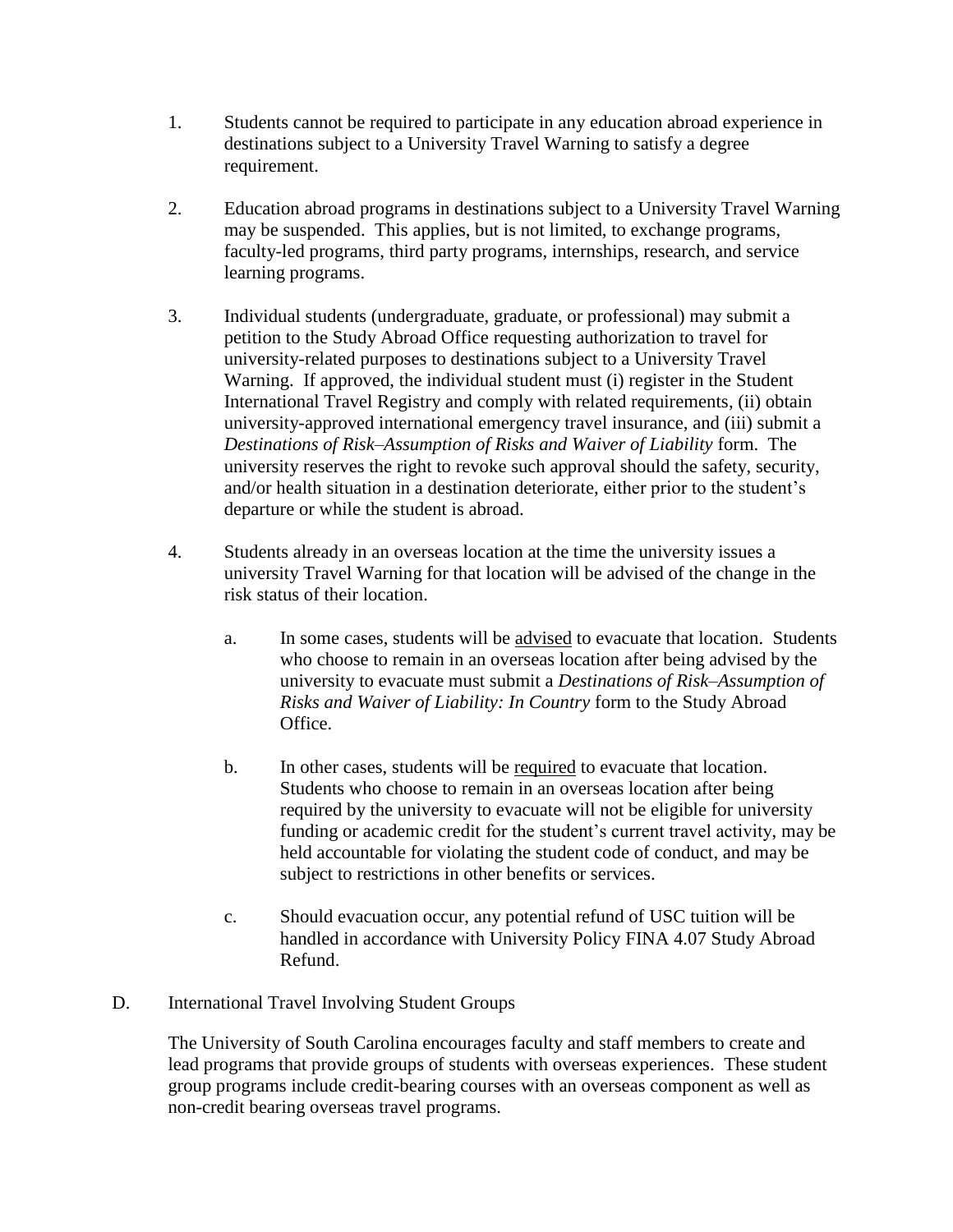In accordance with University Policy ACAF 2.08 Faculty/Staff-Led Overseas Programs for Students, group leaders leading students overseas to any destination for study, research, or other reasons must have their plans reviewed and approved in advance by the established deadline.

Group leaders are responsible for: (a) ensuring all students traveling in the group enter their travel information into the University's International Travel Registry; (b) ensuring all students traveling in the group have obtained international emergency travel insurance through the university's authorized vendor; (c) following all university guidance, including guidance related to destinations under University Travel Warnings; (d) complying with best practices for health, safety, and security planning for pre-departure orientation, during the program, and post-travel review; and (e) upholding all other faculty leader responsibilities as outlined in the Study Abroad Program Development Handbook maintained by the Study Abroad Office.

Group leaders and their assistants accompanying students overseas must be covered by the university's authorized international emergency travel insurance for the duration of the overseas travel. In addition, they must attend a crisis management workshop provided by the Study Abroad Office prior to travel and otherwise comply with the requirements in University Policy ACAF 2.08 Faculty/Staff-Led Overseas Programs for Students.

When the destination in an approved faculty/staff-led overseas program becomes subject to a University Travel Warning after approval, the approval may be rescinded. Should approval be rescinded, any USC tuition refund that may be due will be handled in accordance with University Policy FINA 4.07 Study Abroad Refund.

#### E. Judicial Information

All students (undergraduate, graduate, and professional) who wish to travel abroad for any university-related purpose are required to disclose to the Study Abroad Office their judicial records as managed by the Office of Student Conduct and Academic Integrity.

In cases related to drug-related misconduct, dangerous behaviors, abusive conduct, sexual misconduct, severe alcohol-related misconduct, and misconduct involving weapons, students may not be eligible to travel internationally for university-related purposes if the incident(s) occurred within one calendar year of the student's intended departure date. Students on disciplinary probation as a result of such an offense (drug-related misconduct, dangerous behaviors, abusive conduct, sexual misconduct, severe alcoholrelated misconduct, and misconduct involving weapons) are not eligible to travel internationally for any university-related purpose. Any student with a prior disciplinary offense or behavioral incident, regardless of the nature of that offense or incident, will not be allowed to travel internationally for university-related purposes if they have not completed all sanctions and/or recommendations issued by the Office of Student Conduct and Academic Integrity and/or the Behavioral Intervention Team by stated deadlines.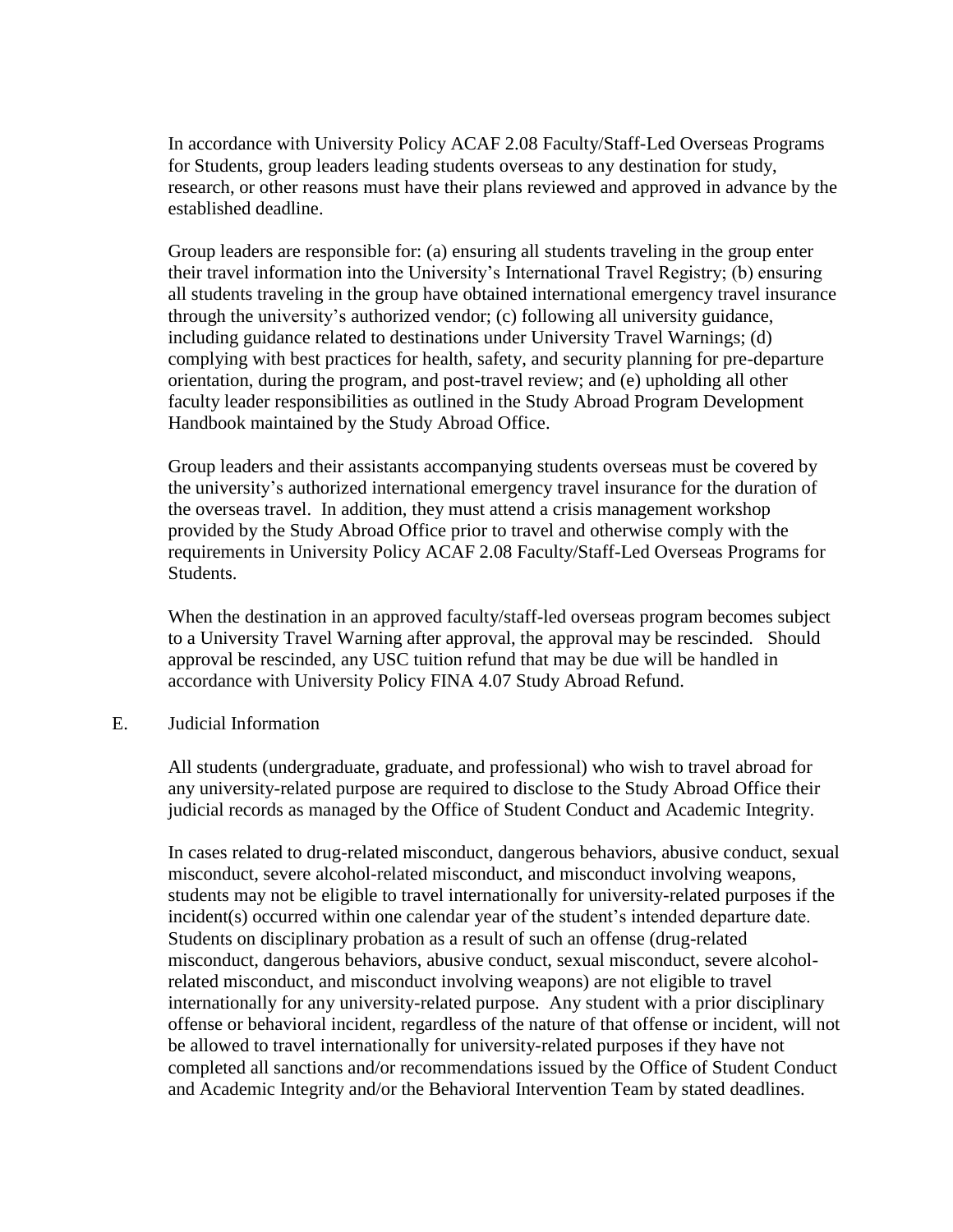Students found responsible for a disciplinary offense(s) after they have been approved to travel abroad for university-related purposes, but prior to departure or the completion of their international experience, are required to disclose the incident(s) to the Study Abroad Office and may not be permitted to continue with international travel for universityrelated purposes if to do so would violate the policy guidelines outlined above. Students who are under investigation by the University of South Carolina for a conduct violation may not be permitted to register to travel internationally for university-related purposes until a deposition is reached in their case.

In certain cases, students will be required to meet with representatives from the Study Abroad Office and the Office of Student Conduct and Academic Integrity to discuss past disciplinary offense(s) and how they can promote their own health, safety, and security while abroad.

While traveling internationally for any university-related purpose, students will be held to the codes of conduct of both the University of South Carolina and their host university/program provider. Illegal, prohibited, or otherwise inappropriate behavior is cause for dismissal from the program by officials of the University of South Carolina or the host university/program provider at the student's expense. Students will also be subject to the judicial process administered by the Office of Student Conduct and Academic Integrity upon return to the University of South Carolina. Violating the codes of conduct of either the University of South Carolina or the host university/program provider while abroad may preclude the student from traveling internationally for university-related purposes in the future.

- II. Procedures
- A. Student International Travel Oversight Committee

The Student International Travel Oversight Committee is chaired by a Vice Provost. Other committee members include, but are not limited to, representatives from Study Abroad, Risk Management, General Counsel, Student Affairs, and university Faculty. Committee members are appointed by the university's Executive Vice President for Academic Affairs and Provost. Additional individuals with specific country expertise may be asked to participate in committee deliberations as needed.

The Student International Travel Oversight Committee has the following responsibilities:

- 1. Determine overseas destinations under a University Travel Warning and maintain a list of those destinations;
- 2. Review and approve or deny student petitions for authorization to travel to destinations subject to a University Travel Warning;
- 3. Decide whether students already in an overseas location at the time a University Travel Warning is issued will be advised or required to evacuate that location;